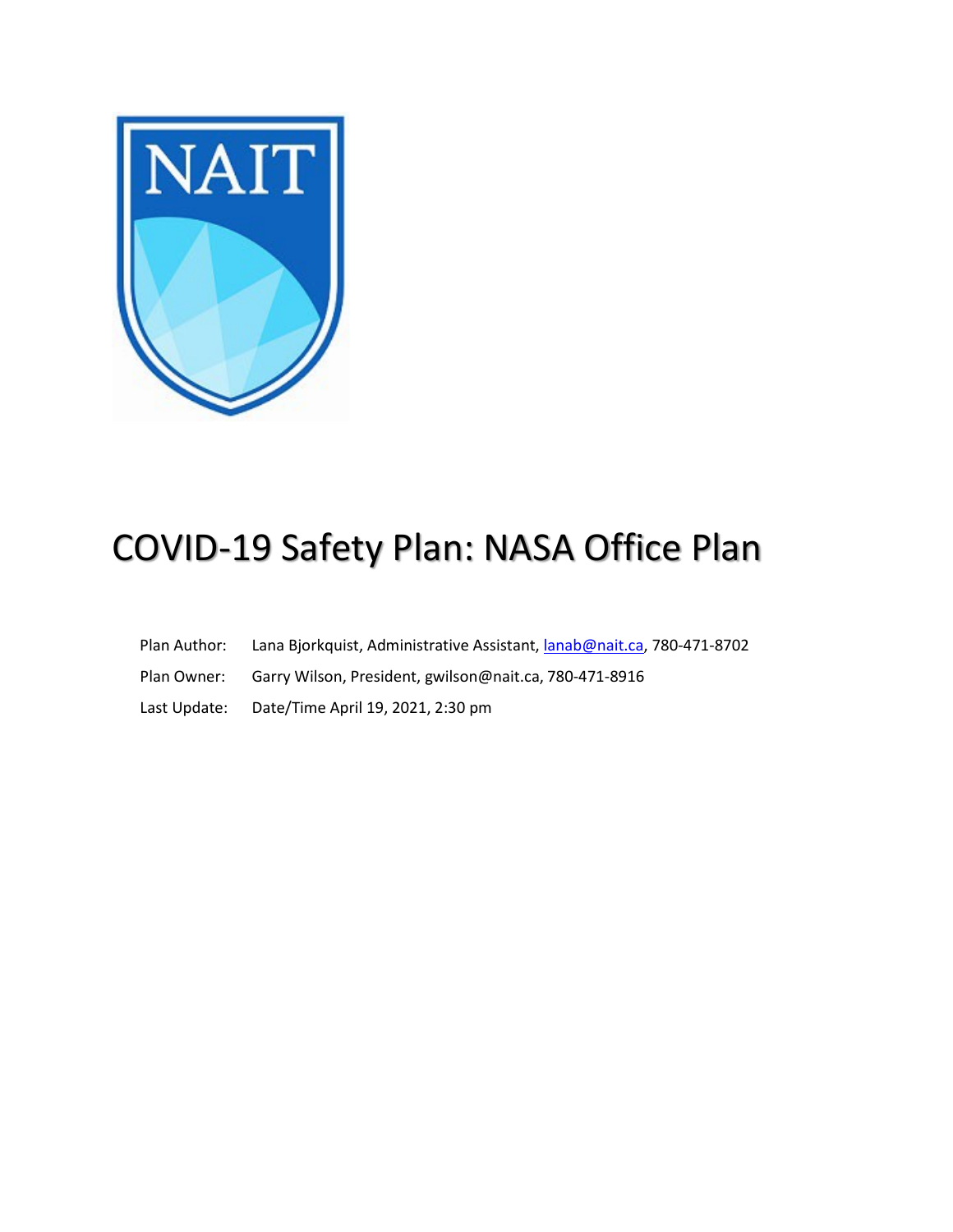## 1. Scope of the Plan

*Provide an overview of the scope of the plan.*

*Please include at least the following high-level details:*

- o *To serve the membership through contract negotiations and advocacy, manage its affairs and resources, and to communicate with stakeholders of theAssociation.*
- o *Four (4) office staff (hereinafter 'staff'), NASA membership, and stakeholders/guests/visitors*
- o *September 2020 – July 2021*
- o All staff in E230, and/or working remotely from home

#### Parameters

*Describe at a high level the parameters that will be included in the plan (WHAT). The remaining sections below will allow you to provide details on implementation & execution (HOW). Consider the following parameters and add further parameters specific to your CSP.*

- Appropriate PPE (gloves, masks and hand sanitizer will) be available in the office for staff and visitors. There are four staff that work in E230 Masks will need to be worn as soon as visitors/staff arrive to campus, on their way to the office.
- All staff will regularly check the COVID microsite to ensure that they are informed and compliant with current protocols in anticipation of any visits to campus.
- All NASA staff will complete the COVID 19 Safety Training course and the Responsibility Declaration, prior to coming to campus. Any external visitors will be educated and compliant with NAIT's COVID safety protocols including the completion of the AHS COVID-19 Self-Assessment before coming to campus, the Daily Check-In Form, and the mask requirement.
- Staff will Integrate safe work behaviors and practices. All staff will follow NAIT COVID protocols when entering, working in, and exiting the office. A maximum of four persons in the office at any one time. signage will be posted and physical distancing markers will be placed on the floor.
- Staff will continually communicate with stakeholders to help ensure understanding and compliance with COVID policies and procedures

## 2. General Safety

*Describe in detail how you will implement the general safety practices outlined in the General Safety Direction (GSD) document. These general safety practices universally apply to all staff, students, and work/learning activities. Adapt the language from the GSD and include all those applicable to your plan.*

- $\circ$  Staff and visitors will adhere to physical distancing and PPE protocols and other safety practices outlined by NAIT throughout the campus, in offices and common spaces to help reduce the risk.
- o <https://emergency.nait.ca/COVID-19/Health-Safety/Coming-to-campus>
- $\circ$  All staff will utilize cleaning and sanitation supplies throughout E230 during campus visits. General use equipment and high touchpoints will be disinfected frequently by staff.
- o Staff will complete the COVID-19 Awareness Training and the Responsibility Declaration prior to returning to campus. External visitors will be educated and compliant with NAIT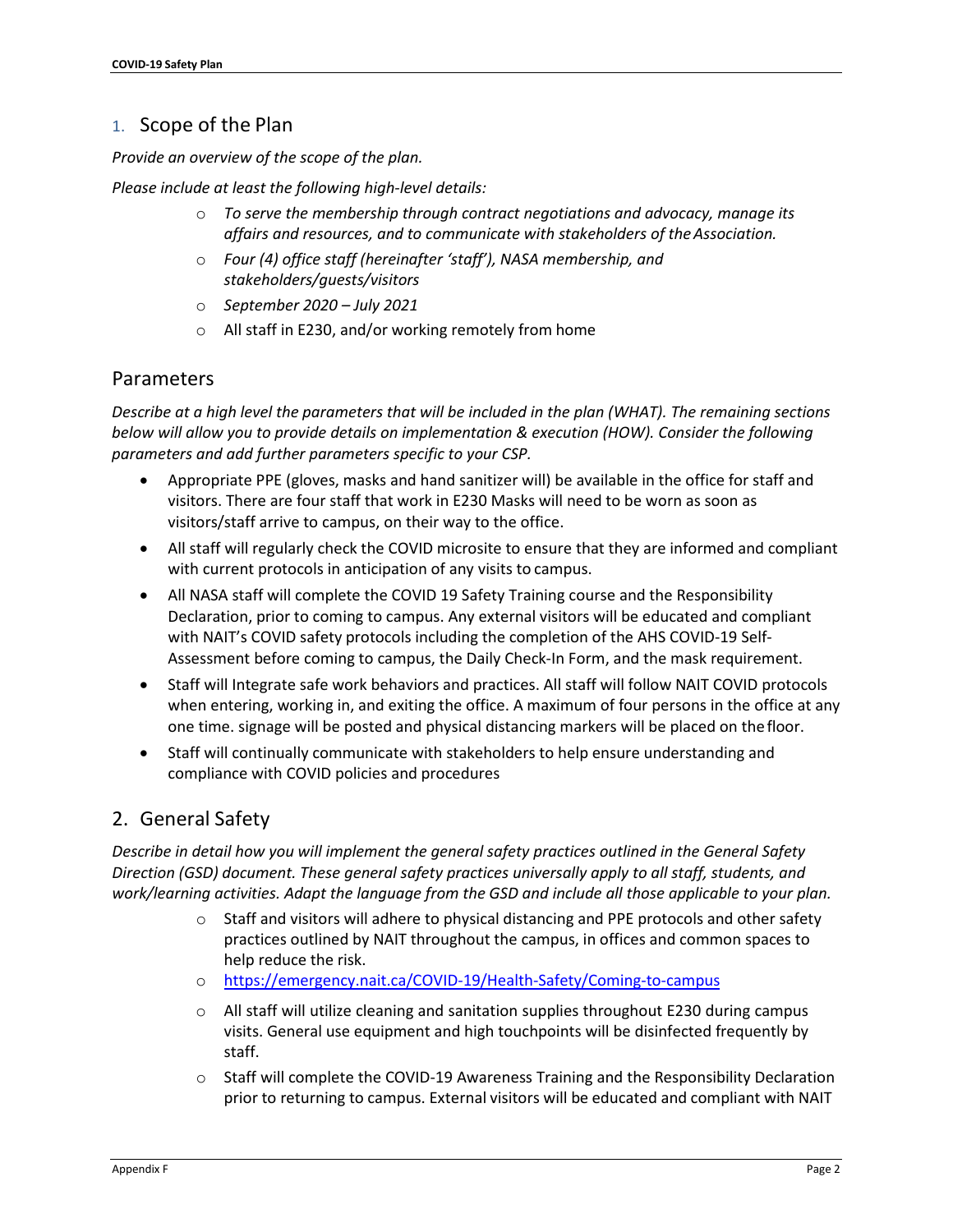COVID Safety Protocols.

- o Staff, membership and visitors will use appropriate PPE, follow physical distancing guidelines and all other applicable NAIT COVID protocols.
- o Staff are responsible for sanitizing E230 areas in use.
- o Guests/visitors will sign the Responsibility Declaration prior to campus visits.
- The Responsibility Declaration must be completed as this is where guests agree to: …immediately **notify NAIT** through the NASA office if at any time I:
	- i. **test positive** for COVID-19 (whether as a presumptive case or a confirmed case);or ii. discover that I have recently been in **close contact** with a person who has tested positive for COVID-19 (i.e., if I provide care, live with or have close physical contact without appropriate use of personal protective equipment, or come into direct contact with infectious body fluids of someone who has tested positive for COVID-19);
		- o Staff and guests will stay home should they exhibit any symptoms of COVID-19.
		- o Scheduling : The space can accommodate four persons in E230 at any one time. Should circumstances call for additional persons, PPE will be required and provided byNASA.
		- o Travel: External visitors will be escorted at all times while on campus and be required to sign in and out with the date and time at NASA Reception.

# 3. Specific Safety

*Similar to the General Safety section, describe in detail how you will implement all other safety practices specific to your CSP. Those safety practices which apply to your specific activity, specific location, specific group of people, etc. Considering the parameters listed above and using your existing hazard assessments (updated for COVID-19), detail how you will adapt your safe work processes in order to safely work in a COVID-19 environment.*

- $\circ$  PPE will be required for an office setting when working in close proximity (within 2m)
- o Sanitization procedures for shared supplies and equipment
- $\circ$  Reception/offices will be sanitized after each guest and daily staff use (includes chairs, tables, counter, door handles, desks, equipment, shared tools) prior to leaving the office. General use equipment and high touchpoints will be disinfected frequently by staff.

## 4. Support to Employees & Students

*Describe any relevant general supports for staff or students that are applicable.*

- $\circ$  Staff will inform the NASA President prior to coming to campus to coordinate visits. They will complete the Daily check in procedure when attending campus. This will be completed each time someone comes to campus. This can also be completed through the NAIT app.
- o *Staff are aware of the EAP*
- o Staff will work remotely and attend campus as required.
- o This plan will be updated as identified via the COVID Safety microsite.
- $\circ$  The plan will be printed and posted in E230, sent electronically to affected staff, its membership and visitor/guests, and posted on the NASA homepage.